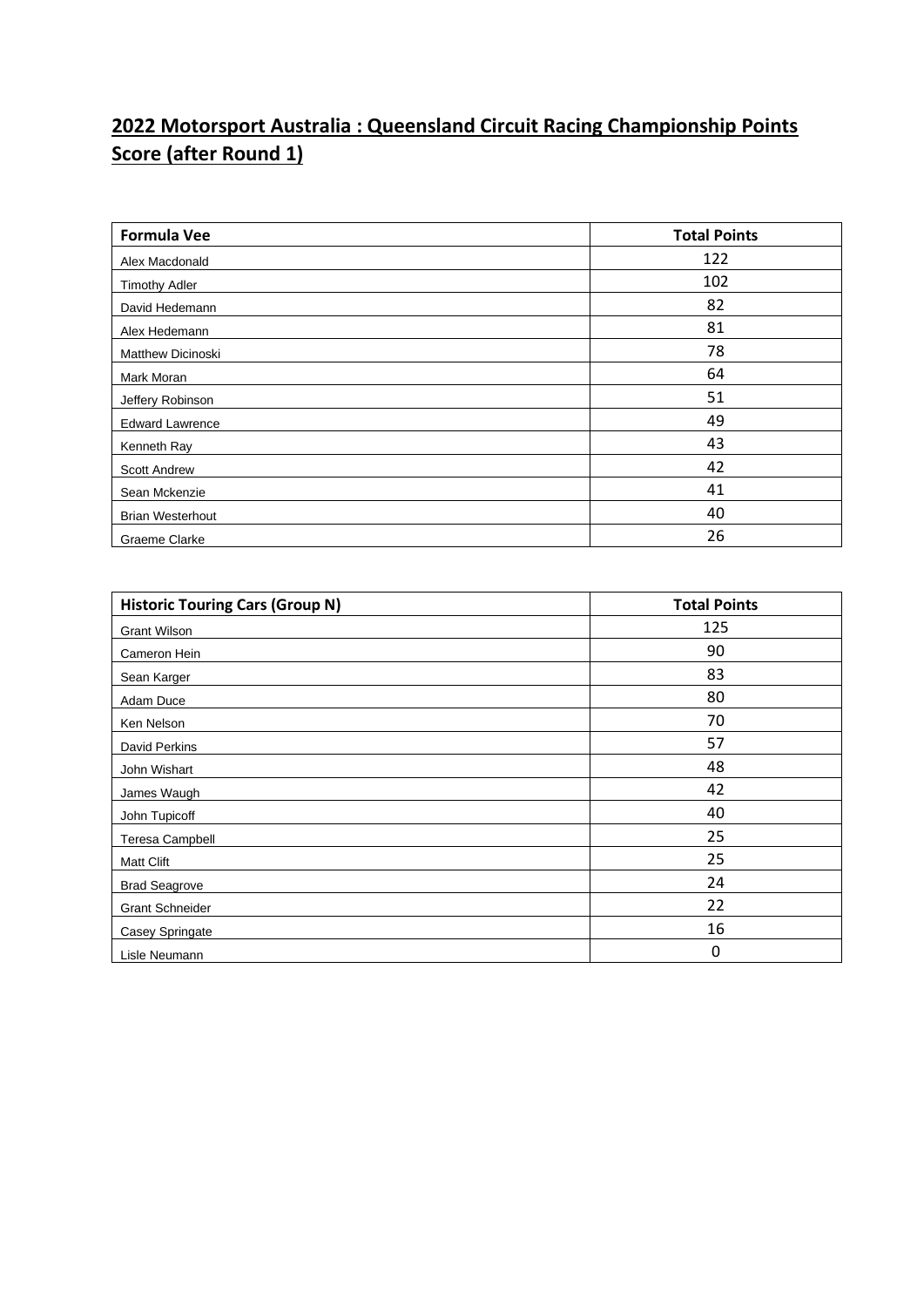| <b>Circuit Excel (Hyundai X3 Series Cars)</b> | <b>Total Points</b>     |
|-----------------------------------------------|-------------------------|
| <b>Brock Giblin</b>                           | 84                      |
| Jarrod Hughes                                 | 82                      |
| Jack Wood                                     | 63                      |
| <b>Connor Roberts</b>                         | 54                      |
| <b>Treigh Maschotta</b>                       | 52                      |
| Joshua Richards                               | 50                      |
| <b>Rylan Gray</b>                             | 48                      |
| <b>Bradi Owen</b>                             | 35                      |
| Cooper Barnes                                 | 35                      |
| <b>Brett Parrish</b>                          | 31                      |
| <b>Holly Espray</b>                           | 31                      |
| Keelan O'Brien                                | 31                      |
| lan Harvey                                    | 18                      |
| Jackson Faulkner                              | 15                      |
| Matthew Broadbent                             | 15                      |
| Benjamin Mcleod                               | 12                      |
| <b>Harrison Stock</b>                         | 12                      |
| Alex Gardner                                  | 11                      |
| <b>Ben Gomersall</b>                          | $\overline{7}$          |
| George Wood                                   | 7                       |
| Zane Rinaldi                                  | 5                       |
| Gavin Faulkner                                | $\overline{\mathbf{4}}$ |
| Alexander Haigh                               | $\pmb{4}$               |
| David Halstead                                | 4                       |
| <b>Braedyn Cidoni</b>                         | $\overline{2}$          |
| <b>Bradley Smith</b>                          | $\boldsymbol{0}$        |
| Caleb Patterson                               | $\boldsymbol{0}$        |
| <b>Tom Brelsford</b>                          | $\boldsymbol{0}$        |
| Dillon Rhoda                                  | $\boldsymbol{0}$        |
| Melinda Price                                 | $\boldsymbol{0}$        |
| <b>Christopher Wilkins</b>                    | $\boldsymbol{0}$        |
| James Foster                                  | $\pmb{0}$               |
| <b>Kyler Clements</b>                         | $\pmb{0}$               |
| Jason Tebble                                  | $\pmb{0}$               |
| <b>Stevie Chant</b>                           | $\pmb{0}$               |
| Rachael Tomkinson                             | $\pmb{0}$               |
| Sean Beggs                                    | $\pmb{0}$               |
| <b>Edward Mitchell</b>                        | $\pmb{0}$               |
| Alice Buckley                                 | $\pmb{0}$               |
| Jeremy Mattea                                 | $\pmb{0}$               |
| Hayden Hume                                   | $\pmb{0}$               |
| Joshua Dremel                                 | $\pmb{0}$               |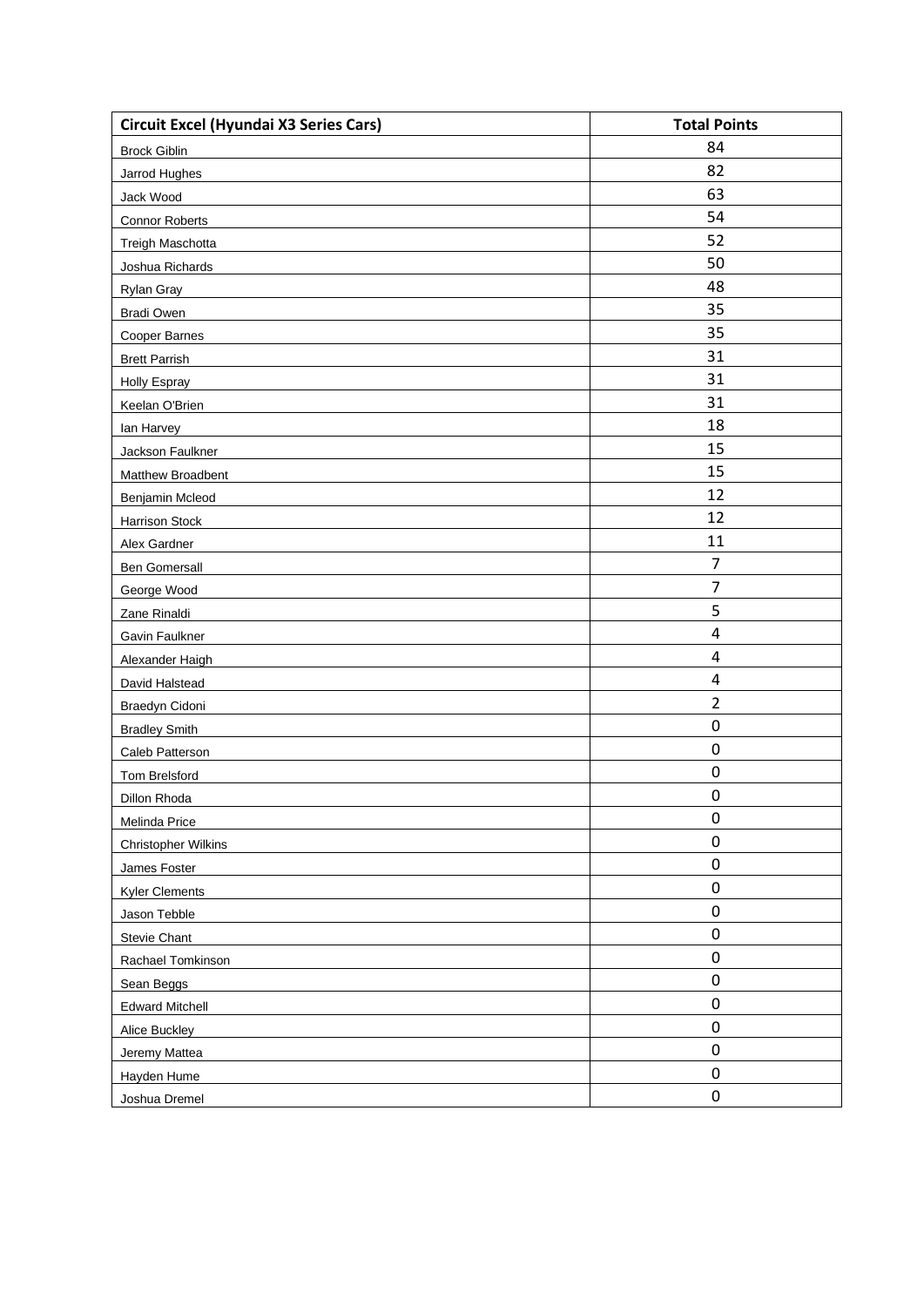| <b>Sports Sedans &amp; Invited (Outright)</b> | <b>Total Points</b> |
|-----------------------------------------------|---------------------|
| George Kulig                                  | 116                 |
| James Simpson                                 | 94                  |
| <b>Ashley Bright</b>                          | 81                  |
| Zak Hudson                                    | 80                  |
| <b>Brian Henderson</b>                        | 72                  |
| <b>Michael Grimes</b>                         | 66                  |
| John Womersley                                | 54                  |
| Kenneth Houghton                              | 48                  |
| Craig Neilson                                 | 45                  |
| Glenn Gerstel                                 | 28                  |
| Shane Cowham                                  | 0                   |

| <b>Sports Sedans &amp; Invited (Division 2)</b> | <b>Total Points</b> |
|-------------------------------------------------|---------------------|
| (TO BE ADVISED)                                 | <b>TBA</b>          |
|                                                 |                     |

| <b>Improved Production (Outright)</b> | <b>Total Points</b> |
|---------------------------------------|---------------------|
| Kyle Organ-Moore                      | 111                 |
| <b>Bruce Cook</b>                     | 108                 |
| Jason Grimmond                        | 84                  |
| David Waldon                          | 81                  |
| Simon O'Dell-Fontana                  | 56                  |
| Jason Clements                        | 48                  |
| Ashley Isarasena                      | 48                  |
| Khan Noack                            | 39                  |
| Matthew Dwyer                         | 39                  |
| <b>Gregory Craig</b>                  | 39                  |
| Bruce Wogan                           | 38                  |
| Kenneth Moffett                       | 31                  |
| Zachary Gough                         | 30                  |
| <b>Bradley Stratton</b>               | 29                  |
| <b>Andrew Straw</b>                   | 29                  |
| Justin Wade                           | 26                  |
| Graeme Wilkinson                      | 20                  |
| <b>Geoff Kingston</b>                 | 10                  |
| <b>Corey Rapley</b>                   | 7                   |
| <b>Brock Paine</b>                    | 0                   |
| <b>Taylor Hurford</b>                 | 0                   |

| Improved Production (U2L) | <b>Total Points</b> |
|---------------------------|---------------------|
| (TO BE ADVISED)           | ТВА                 |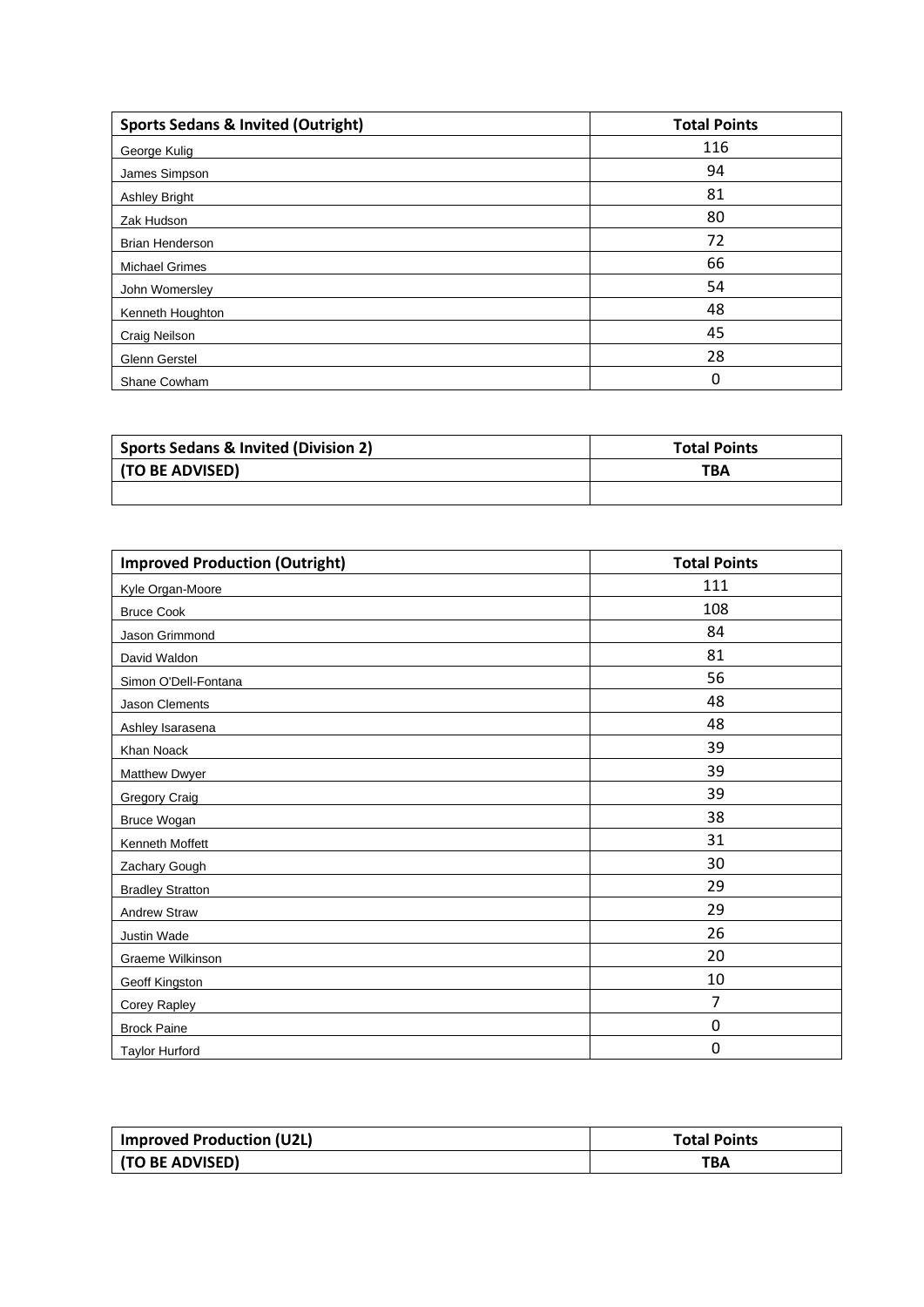| HQ Holdens & Qld Gemini Series Cars (Combined) | <b>Total Points</b> |
|------------------------------------------------|---------------------|
| Jake Madden                                    | 124                 |
| Joseph Andriske                                | 100                 |
| Tye Gray                                       | 82                  |
| Peter Coleman                                  | 70                  |
| Rebecca Gray (G)                               | 68                  |
| Mark Gray (G)                                  | 68                  |
| Scott Andriski                                 | 59                  |
| <b>Kirk Porter</b>                             | 51                  |
| Gregory Bush (G)                               | 37                  |
| Mark Strachan                                  | 34                  |

| <b>Production Cars (3E) excluding Circuit Excels</b> | <b>Total Points</b> |
|------------------------------------------------------|---------------------|
| <b>Gregory Symes</b>                                 | 86                  |
| Maika Ter Horst                                      | 74                  |
| Ben Gersekowski                                      | 64                  |
| Jacob Camilleri                                      | 58                  |
| Lea Medhurst                                         | 56                  |
| <b>Timothy McDonald</b>                              | 52                  |
| Thomas Needham                                       | 46                  |
| <b>Murray Dowsett</b>                                | 40                  |
| Damien Drew                                          | 35                  |
| Ronald Blake                                         | 25                  |
| Gavin Clay                                           | 0                   |
| Scott Dean                                           | $\Omega$            |
| Patrick Navin                                        | $\Omega$            |

| <b>Saloon Cars</b>                                       | <b>Total Points</b> |
|----------------------------------------------------------|---------------------|
| Insufficient Entries for State Championship Points to be |                     |
| allocated.                                               |                     |